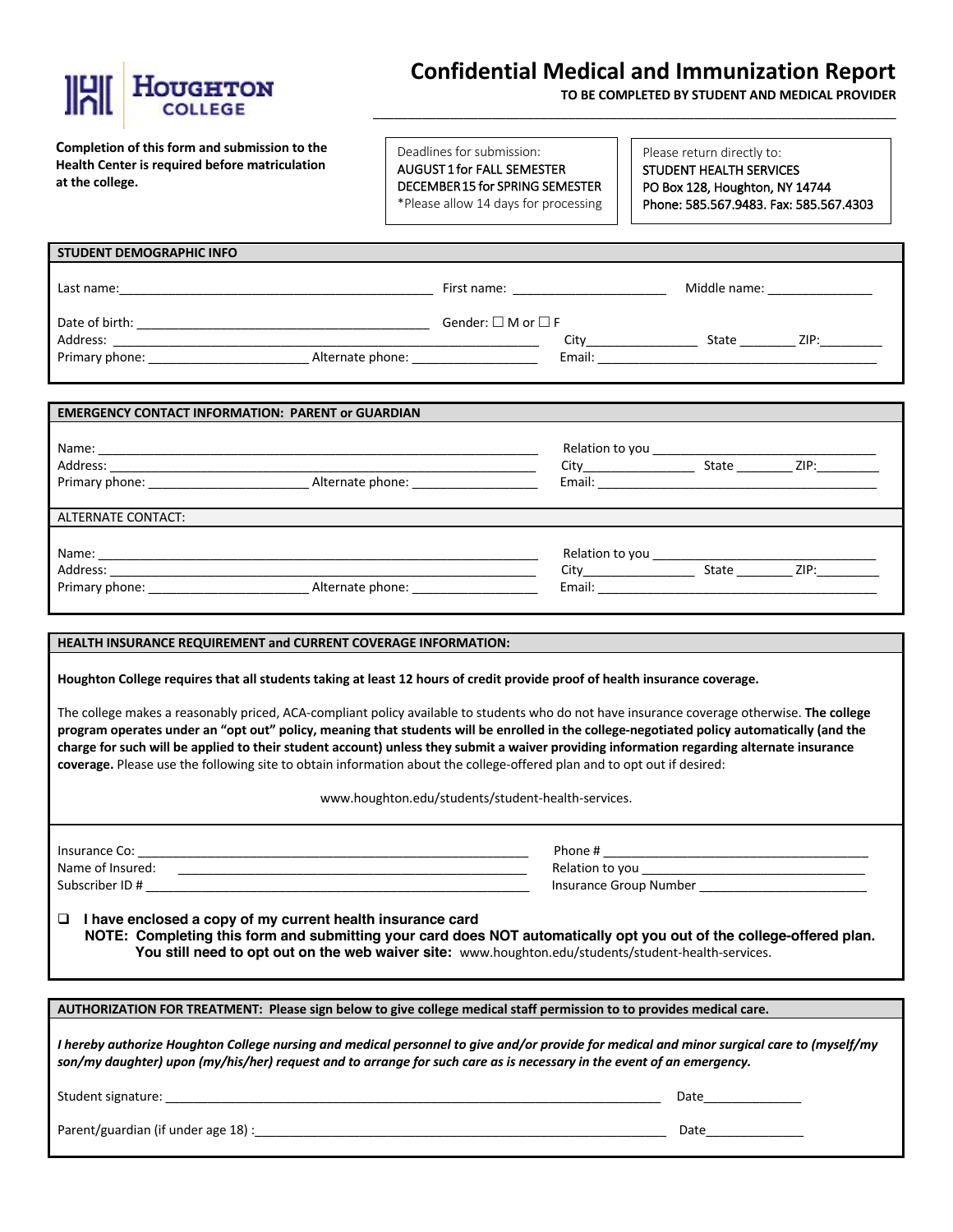| งลme |  |  |
|------|--|--|
|      |  |  |

| PERSONAL HEALTH HISTORY: To be completed by student & reviewed/confirmed by the Physician.<br><b>CURRENT MEDICAL PROVIDERS:</b> |     |           |                                                          |  |  |  |  |
|---------------------------------------------------------------------------------------------------------------------------------|-----|-----------|----------------------------------------------------------|--|--|--|--|
|                                                                                                                                 |     |           |                                                          |  |  |  |  |
|                                                                                                                                 |     |           |                                                          |  |  |  |  |
|                                                                                                                                 |     |           |                                                          |  |  |  |  |
|                                                                                                                                 |     |           |                                                          |  |  |  |  |
|                                                                                                                                 |     |           |                                                          |  |  |  |  |
| <b>PAST MEDICAL HISTORY:</b>                                                                                                    | Yes | <b>No</b> | If yes, please give details attach addtnl page if needed |  |  |  |  |
| Do you have any ongoing/chronic medical conditions?                                                                             |     |           |                                                          |  |  |  |  |
|                                                                                                                                 |     |           |                                                          |  |  |  |  |
| Have you ever been hospitalized or had a significant injury or illness?                                                         |     |           |                                                          |  |  |  |  |
| <b>PAST SURGICAL HISTORY:</b>                                                                                                   | Yes | No        |                                                          |  |  |  |  |
| Have you ever had surgery?                                                                                                      |     |           |                                                          |  |  |  |  |
| PAST MENTAL HEALTH HISTORY:                                                                                                     | Yes | <b>No</b> |                                                          |  |  |  |  |
| Have you ever been treated for depression or anxiety?                                                                           |     |           |                                                          |  |  |  |  |
|                                                                                                                                 |     |           |                                                          |  |  |  |  |
| Have you ever been treated for any other mental health problems?                                                                |     |           |                                                          |  |  |  |  |
| <b>MEDICATIONS:</b>                                                                                                             | Yes | No.       |                                                          |  |  |  |  |
| Do you take any prescription medications?                                                                                       |     |           |                                                          |  |  |  |  |
|                                                                                                                                 |     |           |                                                          |  |  |  |  |
| Do you take any OTC meds/supplements regularly?                                                                                 |     |           |                                                          |  |  |  |  |
| <b>ALLERGIES:</b>                                                                                                               | Yes | No.       |                                                          |  |  |  |  |
| Do you have any allergies to medications?                                                                                       |     |           |                                                          |  |  |  |  |
| Do you have any allergies to insects/insect stings?                                                                             |     |           |                                                          |  |  |  |  |
| Do you have any food allergies?                                                                                                 |     |           |                                                          |  |  |  |  |
| Do you have any environmental allergies?                                                                                        |     |           |                                                          |  |  |  |  |
| <b>HEALTH RELATED HABITS:</b>                                                                                                   |     |           |                                                          |  |  |  |  |
| On average, about how many hours of sleep do you get a night? (Circle)                                                          |     |           | 5<br>6<br>$\overline{7}$<br>9<br>$<$ 5<br>8<br>>9        |  |  |  |  |
| On average, about how many days of the week to you get exercise?                                                                |     |           | $3$<br>3<br>$\overline{4}$<br>5<br>$>5$                  |  |  |  |  |
| Do you currently use/or have you used in the past                                                                               | Yes | No        |                                                          |  |  |  |  |
| Tobacco in any form (cigarettes, chew, etc.)?                                                                                   |     |           |                                                          |  |  |  |  |
| Alcohol? (If yes, note frequency)                                                                                               |     |           |                                                          |  |  |  |  |
| Other substances?                                                                                                               |     |           |                                                          |  |  |  |  |
| FAMILY HISTORY: Any significant medical history? If so, please provide details                                                  |     |           |                                                          |  |  |  |  |
| Mother:                                                                                                                         |     |           |                                                          |  |  |  |  |
| Father:                                                                                                                         |     |           |                                                          |  |  |  |  |
| Siblings:                                                                                                                       |     |           |                                                          |  |  |  |  |
| <b>ADDITIONAL QUESTIONS:</b>                                                                                                    | Yes | No        |                                                          |  |  |  |  |
| Are you planning to participate in intercollegiate athletics?                                                                   |     |           |                                                          |  |  |  |  |
| If yes, what sport will you be participating in?                                                                                |     |           |                                                          |  |  |  |  |
| Have you ever passed out during or after exercise?                                                                              |     |           |                                                          |  |  |  |  |
| Have you ever had chest pains during or after exercise?                                                                         |     |           |                                                          |  |  |  |  |
| Have you ever had racing of your heart or "skipped beats?"                                                                      |     |           |                                                          |  |  |  |  |
| Have you ever been told you have a heart murmur?                                                                                |     |           |                                                          |  |  |  |  |
| Have you ever had high blood pressure?                                                                                          |     |           |                                                          |  |  |  |  |
| Have you ever had any tests done for your heart? (e.g. ECHO or EKG)                                                             |     |           |                                                          |  |  |  |  |
| Have you ever had a concussion?                                                                                                 |     |           |                                                          |  |  |  |  |
| Have you ever had seizures or been diagnosed with epilepsy?                                                                     |     |           |                                                          |  |  |  |  |
| Do you get frequent headaches or have a chronic headache syndrome?                                                              |     |           |                                                          |  |  |  |  |
| Have you ever had a broken bone, stress fracture or joint dislocation?                                                          |     |           |                                                          |  |  |  |  |
| Have you ever had an activity-limiting back or neck injury?                                                                     |     |           |                                                          |  |  |  |  |
| Have you had COVID-19?                                                                                                          |     |           |                                                          |  |  |  |  |
| If yes, please provide the date of your positive test                                                                           |     |           | <b>Provider initials:</b>                                |  |  |  |  |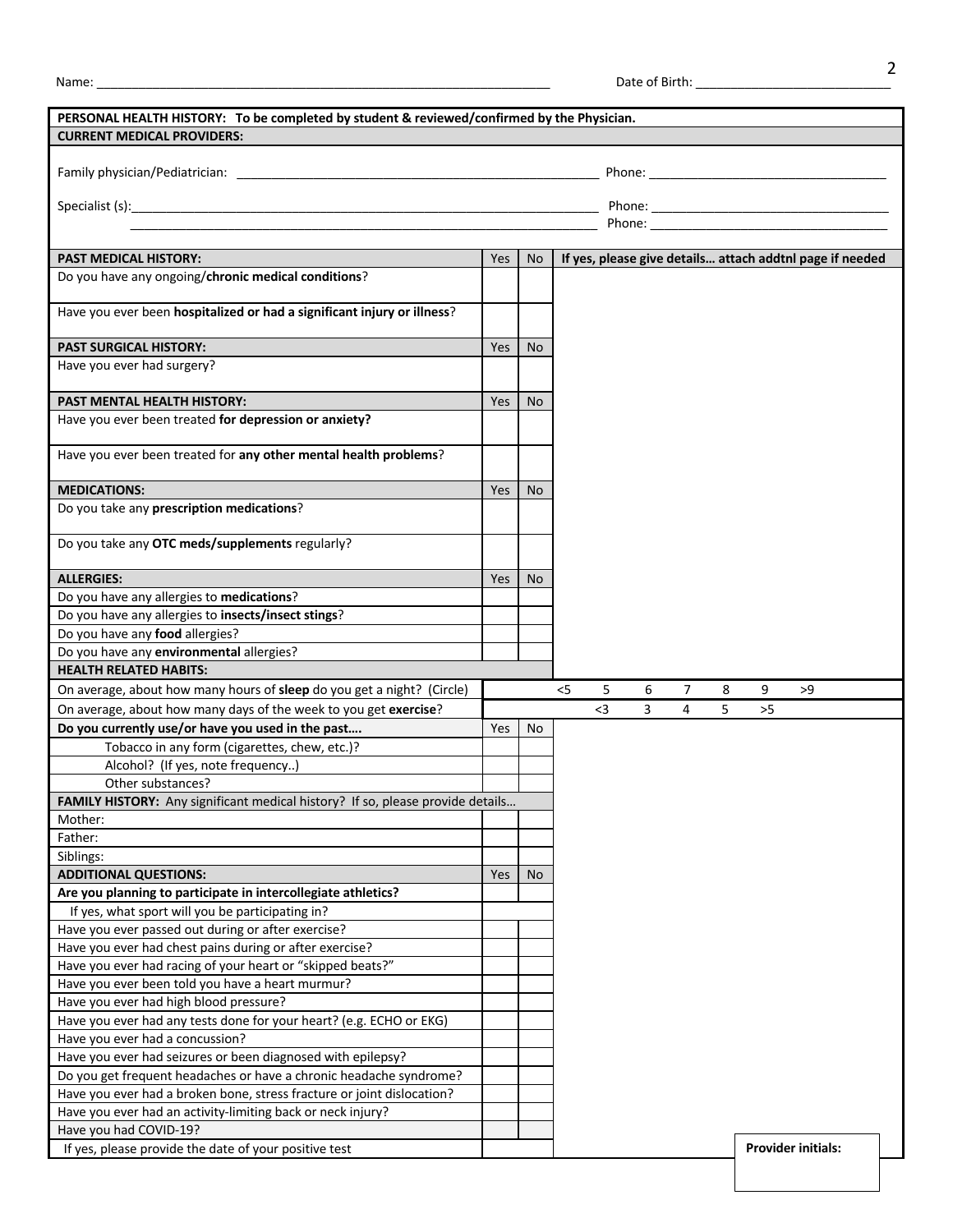| PHYSICIAN EVALUATION: To be completed by physician or other qualified medical provider |           |          |        |          | Date of Exam:     |  |  |
|----------------------------------------------------------------------------------------|-----------|----------|--------|----------|-------------------|--|--|
| <b>PHYSICAL EXAMINATION:</b>                                                           |           |          |        |          | <b>Allergies:</b> |  |  |
| <b>VITALS:</b>                                                                         |           |          |        |          |                   |  |  |
| Height:                                                                                | Weight:   | BMI:     |        | Pulse:   | BP:               |  |  |
| Vision (corrected):                                                                    | Right 20/ | Left 20/ |        |          |                   |  |  |
| MEDICAL SCREENING EXAM:                                                                |           |          | Normal | Abnormal | Comments          |  |  |
| General appearance                                                                     |           |          |        |          |                   |  |  |
| <b>HEENT</b>                                                                           |           |          |        |          |                   |  |  |
| Lymph nodes                                                                            |           |          |        |          |                   |  |  |
| Heart (standing and lying)                                                             |           |          |        |          |                   |  |  |
| Pulses (especially femoral and radial)                                                 |           |          |        |          |                   |  |  |
| Lungs                                                                                  |           |          |        |          |                   |  |  |
| Abdomen                                                                                |           |          |        |          |                   |  |  |
| Skin                                                                                   |           |          |        |          |                   |  |  |
| Musculoskeletal                                                                        |           |          |        |          |                   |  |  |
| Neuro                                                                                  |           |          |        |          |                   |  |  |
| Genitourinary (as indicated)                                                           |           |          |        |          |                   |  |  |
|                                                                                        |           |          |        |          |                   |  |  |

| <b>TUBERCULOSIS (TB) SCREENING:</b>                                                                                                      | Yes | <b>No</b> | Comments |
|------------------------------------------------------------------------------------------------------------------------------------------|-----|-----------|----------|
| Was the accompanying tuberculosis exposure risk assessment tool completed?                                                               |     |           |          |
| Based on your assessment of this student's risk, is a TB test indicated?                                                                 |     |           |          |
| If YES, then one of these TB tests is required within 6 months of arrival on campus:                                                     |     |           |          |
|                                                                                                                                          |     |           |          |
|                                                                                                                                          |     |           |          |
|                                                                                                                                          |     |           |          |
| If the TB test is POSITIVE, or if there is a history of PREVIOUSLY POSITIVE TESTING (or diagnosis of TB), then a chest X-ray is required |     |           |          |
| Chest x-ray:                                                                                                                             |     |           |          |
| If the TB test was POSITIVE, was prophylactic treatment for LTBI initiated?                                                              |     |           |          |
|                                                                                                                                          |     |           |          |

| <b>PHYSICIAN ASSESSMENT:</b>                                                                                                                                                                                                         | Comments/recommendations for care while at college:                                                                                                                                                                                                  |  |
|--------------------------------------------------------------------------------------------------------------------------------------------------------------------------------------------------------------------------------------|------------------------------------------------------------------------------------------------------------------------------------------------------------------------------------------------------------------------------------------------------|--|
| Generally healthy<br>No acute issues<br>Chronic conditions are stable<br>See specific comments                                                                                                                                       |                                                                                                                                                                                                                                                      |  |
| Please document clearance for participation in intercollegiate sports                                                                                                                                                                |                                                                                                                                                                                                                                                      |  |
| Cleared without restriction.<br>Cleared with restrictions (please specify)<br>Clearance pending, requires documented follow-up of<br>Not cleared, due to<br>Comments:                                                                | Cleared without restriction, with recommendation for further evaluation/treatment for                                                                                                                                                                |  |
|                                                                                                                                                                                                                                      | Date:                                                                                                                                                                                                                                                |  |
| Office phone: <u>with a series of the series of the series of the series of the series of the series of the series of the series of the series of the series of the series of the series of the series of the series of the seri</u> | State<br>ZIP:<br>City <b>City</b> and the control of the control of the control of the control of the control of the control of the control of the control of the control of the control of the control of the control of the control of the control |  |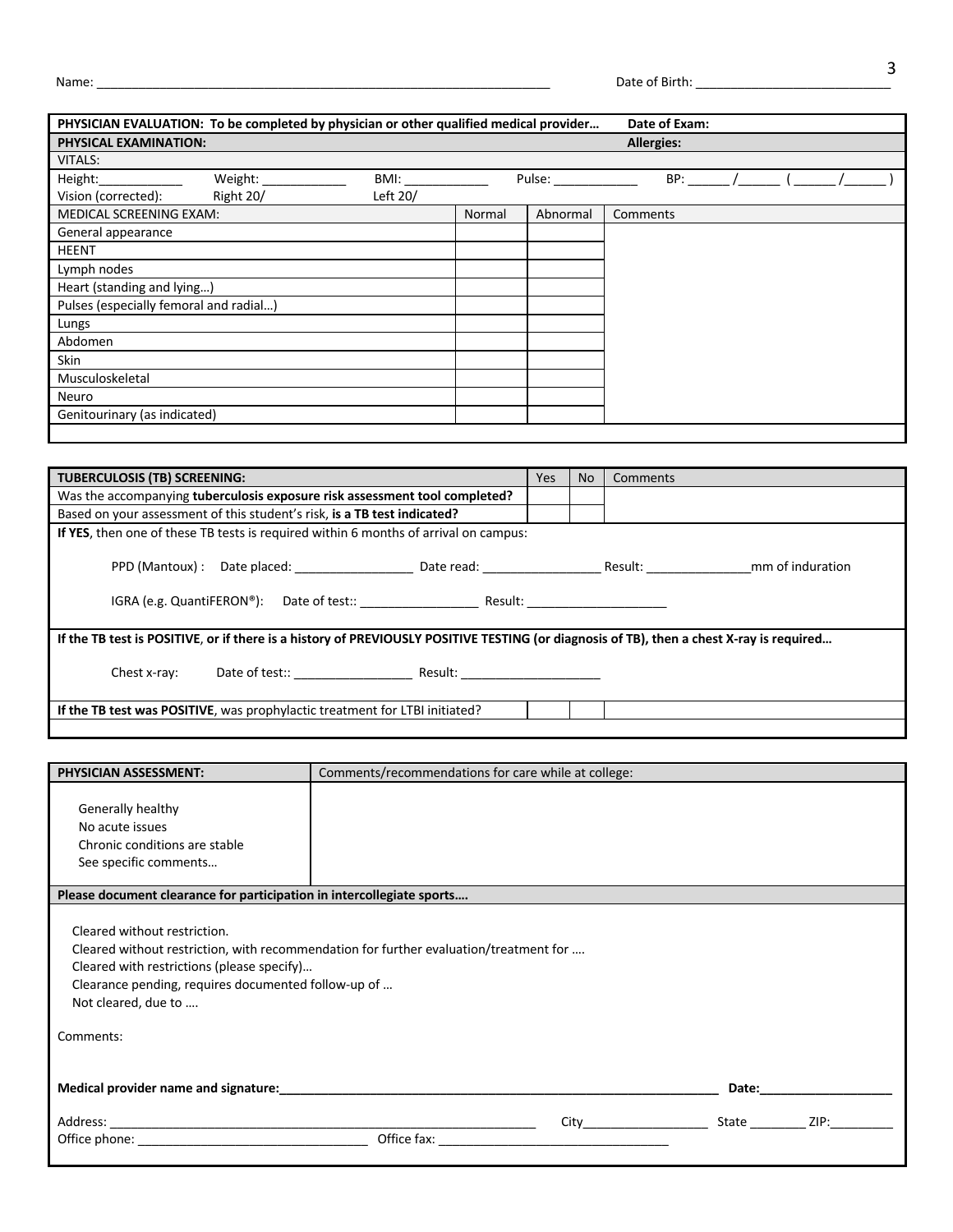# **Immunization Report** <sup>4</sup>

| Name:                                                                                                                                                                                                      |                                                                 |                                                                                                                                                                                                                                            |                                                                                                                                                                                                                                                                                                                                                                                     |
|------------------------------------------------------------------------------------------------------------------------------------------------------------------------------------------------------------|-----------------------------------------------------------------|--------------------------------------------------------------------------------------------------------------------------------------------------------------------------------------------------------------------------------------------|-------------------------------------------------------------------------------------------------------------------------------------------------------------------------------------------------------------------------------------------------------------------------------------------------------------------------------------------------------------------------------------|
| IMMUNIZATIONS: Please provide the following information related to New York State immunization requirements<br>To be completed/reviewed by your physician or other qualified medical provider.             |                                                                 |                                                                                                                                                                                                                                            |                                                                                                                                                                                                                                                                                                                                                                                     |
| rubella UNLESS proof of immunity is established by physician-certified disease or serological blood tests.                                                                                                 |                                                                 |                                                                                                                                                                                                                                            | MEASLES, MUMPS, and RUBELLA (MMR): New York State requires documentation of two doses of measles, one dose of mumps, and one dose of                                                                                                                                                                                                                                                |
| Please check the appropriate box and provide the necessary information: (please only check one box)                                                                                                        |                                                                 |                                                                                                                                                                                                                                            |                                                                                                                                                                                                                                                                                                                                                                                     |
|                                                                                                                                                                                                            |                                                                 |                                                                                                                                                                                                                                            | This student has received two (2) doses of the MMR vaccine. Dates are noted below and confirmed on the attached immunization record.                                                                                                                                                                                                                                                |
| OR                                                                                                                                                                                                         |                                                                 |                                                                                                                                                                                                                                            |                                                                                                                                                                                                                                                                                                                                                                                     |
| Serological testing establishes immunity (Results must be attached)                                                                                                                                        |                                                                 |                                                                                                                                                                                                                                            |                                                                                                                                                                                                                                                                                                                                                                                     |
| NOTE: Under NYS Public Health Law, exemption for the MMR requirements is allowable only in the following situations<br>Students born before January 1, 1957<br>1.<br>2.<br>3.                              |                                                                 | contraindicates immunization, the expected duration of the exemption and the specific vaccine(s) being exempted.<br>his/her objection to immunization based on religious tenets or practices. Philosophical objections are not acceptable. | Medical Contraindications: A written, signed and dated statement from a physician must be provided citing the medical condition that<br>Religious exemption: A statement written, signed and dated by the student (or parent/guardian if the student is a minor) describing                                                                                                         |
| or sign a waiver specifically declining the immunization.                                                                                                                                                  |                                                                 |                                                                                                                                                                                                                                            | MENINGOCOCCAL VACCINE: New York State requires that all college students receive meningococcal vaccine within 5 years of entering college                                                                                                                                                                                                                                           |
| Please check the appropriate box and provide the necessary information: (please only check one box)                                                                                                        |                                                                 |                                                                                                                                                                                                                                            |                                                                                                                                                                                                                                                                                                                                                                                     |
|                                                                                                                                                                                                            |                                                                 |                                                                                                                                                                                                                                            | This student has received meningococcal vaccine within the last 5 years. Dates noted below and confirmed on the attached record.                                                                                                                                                                                                                                                    |
| Menactra or Menveo                                                                                                                                                                                         | Date of dose 1: ____________                                    | Date of dose 2: __________________ and/or                                                                                                                                                                                                  |                                                                                                                                                                                                                                                                                                                                                                                     |
| Trumenba<br>Bexsero<br><b>OR</b>                                                                                                                                                                           | Date of dose 1: _____________<br>Date of dose 1: ______________ | Date of dose 2: ________________. or                                                                                                                                                                                                       |                                                                                                                                                                                                                                                                                                                                                                                     |
| This student has completed /signed the following waiver.<br>Student signature:<br>(If under 18 years old, then parent or guardian must sign)                                                               |                                                                 | I have read, or have had explained to me, the information regarding meningococcal disease (see last page)                                                                                                                                  | I understand the risks of not receiving the vaccine. I have decided that I (my child) will not obtain immunization against meningococcal disease.<br>Date: the contract of the contract of the contract of the contract of the contract of the contract of the contract of the contract of the contract of the contract of the contract of the contract of the contract of the cont |
|                                                                                                                                                                                                            |                                                                 |                                                                                                                                                                                                                                            |                                                                                                                                                                                                                                                                                                                                                                                     |
| COVID-19 VACCINE: If you have received the COVID vaccine, please provide the following information:                                                                                                        |                                                                 |                                                                                                                                                                                                                                            |                                                                                                                                                                                                                                                                                                                                                                                     |
| Type: _________________________                                                                                                                                                                            |                                                                 |                                                                                                                                                                                                                                            |                                                                                                                                                                                                                                                                                                                                                                                     |
| PHYSICIAN VERIFICATION of IMMUNIZATION STATUS:                                                                                                                                                             |                                                                 |                                                                                                                                                                                                                                            |                                                                                                                                                                                                                                                                                                                                                                                     |
| I have reviewed the above information with the student and verify that s/he meets New York State immunization requirements.<br>updated<br>Attached is an up-to-date printed immunization record (Required) |                                                                 |                                                                                                                                                                                                                                            | In addition, I have reviewed and discussed this student's other routine immunizations and affirm that they are up-to-date or in the process of being                                                                                                                                                                                                                                |
|                                                                                                                                                                                                            |                                                                 |                                                                                                                                                                                                                                            |                                                                                                                                                                                                                                                                                                                                                                                     |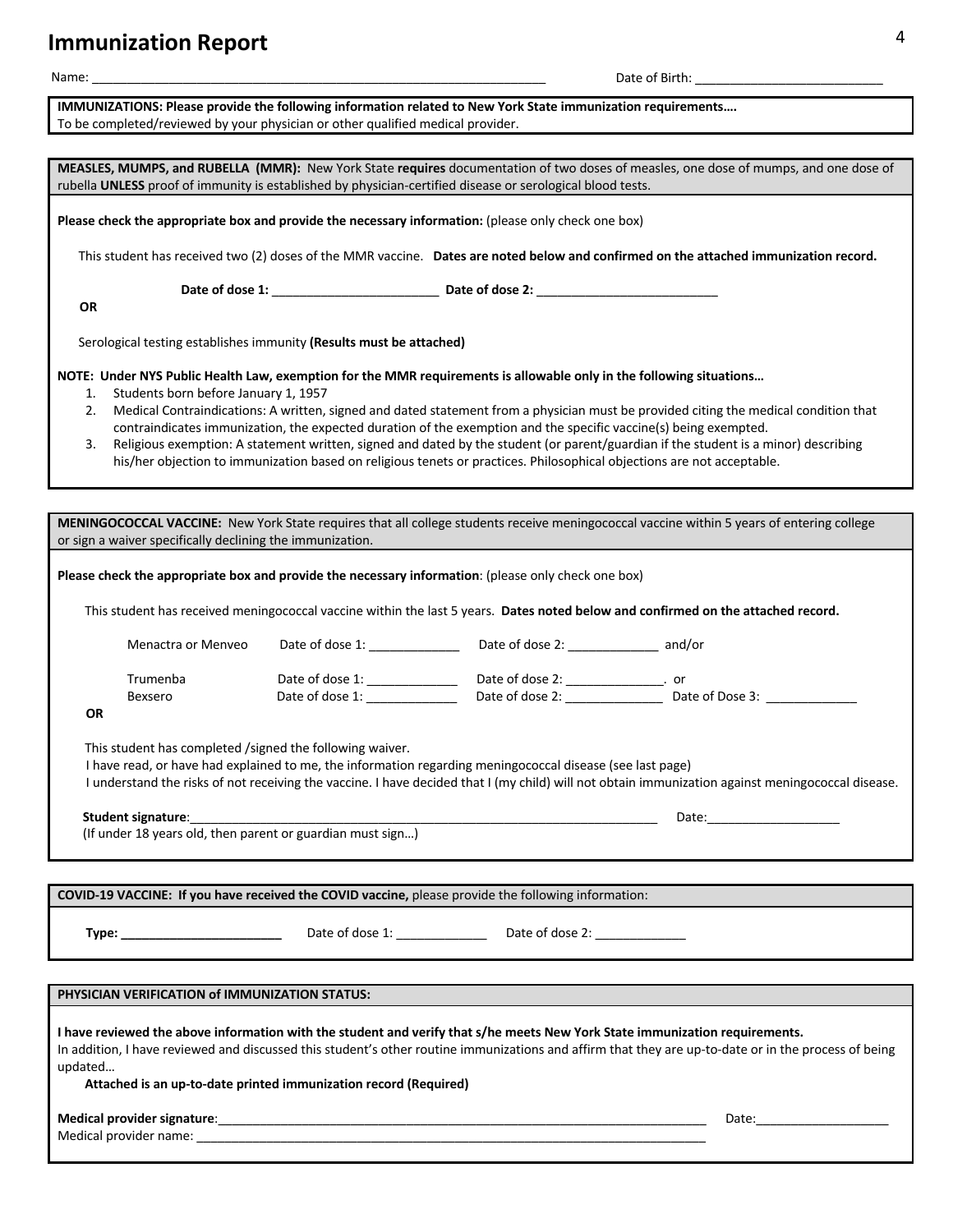|                                                                                                                                                                                                            | Yes | <b>No</b> | <b>Details</b>            |
|------------------------------------------------------------------------------------------------------------------------------------------------------------------------------------------------------------|-----|-----------|---------------------------|
| Have you ever been diagnosed with TB?                                                                                                                                                                      |     |           |                           |
| Have you ever had a positive TB test in the past?                                                                                                                                                          |     |           |                           |
| If the answer to either of the questions is YES, please provide details of evaluation and treatment.<br>If the answers to both of these questions are NO, please answer the following screening questions: |     |           |                           |
| <b>SCREENING QUESTIONS:</b>                                                                                                                                                                                | Yes | <b>No</b> | Comments                  |
| Were you born in one of the countries listed below and arrived in the US within 5 years?                                                                                                                   |     |           | Please circle below       |
| Have you traveled or lived in one of the countries listed below within the last year?                                                                                                                      |     |           |                           |
| Have you ever been in close contact with someone who had active TB?                                                                                                                                        |     |           |                           |
| Have you ever used IV drugs?                                                                                                                                                                               |     |           |                           |
| Have you volunteered or lived in any of the following settings within the last year?                                                                                                                       |     |           |                           |
| Hospital or nursing home                                                                                                                                                                                   |     |           |                           |
| Homeless shelter                                                                                                                                                                                           |     |           |                           |
| Prison or jail                                                                                                                                                                                             |     |           |                           |
| Alcohol or drug treatment center                                                                                                                                                                           |     |           |                           |
|                                                                                                                                                                                                            |     |           |                           |
| Do you take any immunosuppressive medications?                                                                                                                                                             |     |           | <b>Provider initials:</b> |

Afghanistan Algeria Angola Argentina Armenia Azerbaijan Bahrain Bangladesh Belarus Belize Benin Bhutan Bolivia Bosnia/Herzegovina Botswana Brazil Brunei Darussalam Bulgaria Burkina Faso Burundi Cambodia Cameroon Cape Verde Central African Republic Chad China Colombia Comoros

Congo Cook Island Cote d'lvoire Croatia Democratic Republic of the Congo Djibouti Dominican Republic Ecuador El Salvador Equatorial Guinea Eritrea Estonia Ethiopia French Polynesia Gabon Gambia Georgia Ghana Guam Guatemala Guinea Guinea-Bissau Guyana Haiti Honduras India Indonesia

Iraq Japan Kazakhstan Kenya Kiribati Kuwait Kyrgyzstan Laos Latvia Lesotho Liberia Libya Lithuania Macedonia Madagascar Malawi Malaysia Maldives Mali Marshall Islands Mauritius Micronesia Mongolia Montenegro Morocco Mozambique Myanmar Namibia

Nepal Nicaragua Niger Nigeria North Korea Pakistan Palau Panama Papua New Guinea Paraguay Peru Philippines Poland Portugal Qatar Republic of Korea Republic of Moldova Romania Russian Federation Rwanda St Vincent/Grenadines Sao Tome and Principe Senegal Serbia Seychelles Sierra Leona Singapore Solomon Islands Somalia

South Africa Sri Lanka Sudan Suriname Swaziland Syrian Arab Republic Tajikistan Tanzania Thailand Timor-Leste Togo Tonga Trinidad and Tobago Tunisia **Turkey** Turkmenistan Tuvalu Uganda Ukraine Uruguay Uzebkistan Vanuatu Venezuela Viet Nam Yemen Zambia Zimbabwe